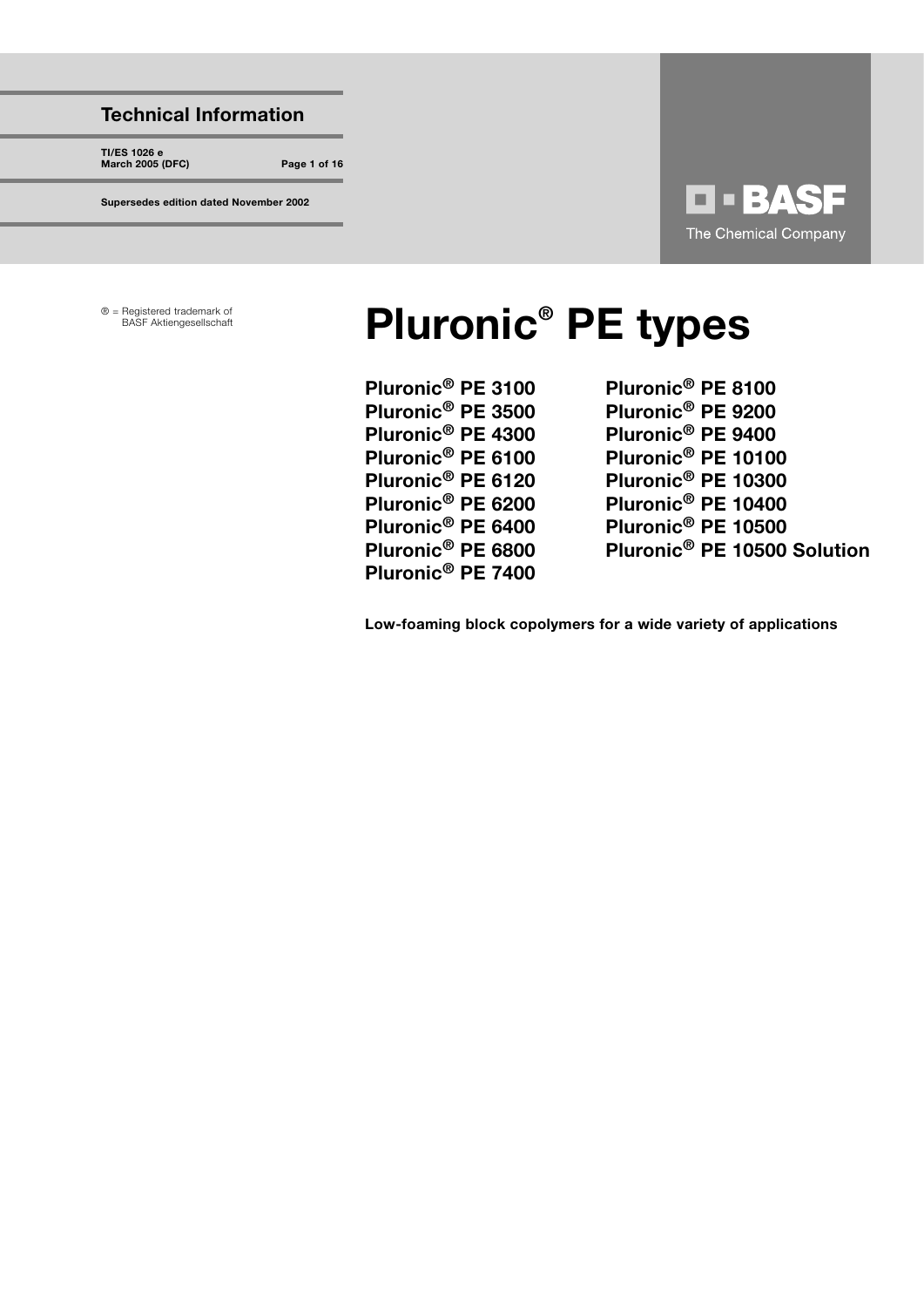**Chemical nature** The Pluronic<sup>®</sup> PE types are low-foaming, nonionic surfactants. They are block copolymers in which the central polypropylene glycol group is flanked by two polyethylene glycol groups. They conform to the following structural formula.

CH3 HO(CH2CH2O)x(CHCH2O)y(CH2CHO)zH

**Nomenclature** The Pluronic<sup>®</sup> PE types are designated by a four-figure or five-figure code. The first digit – or first two digits – is a guide to the molar mass of the hydrophobe, in this case polypropylene glycol, on a scale of 1–10. The second or third digit is the percentage of polyethylene glycol in the molecule, divided by ten.

### Nomenclature of the Pluronic® PE types

| Pluronic <sup>®</sup> | Code           | Molar mass of<br>polypropylene<br>glycol block<br>(g/mol) | Code           | Percentage of<br>polyethylene<br>glycol in<br>molecule (%) |
|-----------------------|----------------|-----------------------------------------------------------|----------------|------------------------------------------------------------|
| PE 3100               | 3              | 950                                                       | 1              | 10                                                         |
| PE 3500               | 3              | 950                                                       | 5              | 50                                                         |
| PE 4300               | $\overline{4}$ | 1100                                                      | 3              | 30                                                         |
| PE 6100               | 6              | 1750                                                      | $\mathbf{1}$   | 10                                                         |
| PE 6120               | 6              | 1750                                                      | 12             | 12                                                         |
| PE 6200               | 6              | 1750                                                      | $\mathbf{2}$   | 20                                                         |
| PE 6400               | 6              | 1750                                                      | $\overline{4}$ | 40                                                         |
| PE 6800               | 6              | 1750                                                      | 8              | 80                                                         |
| PE 7400               | $\overline{7}$ | 2100                                                      | 4              | 40                                                         |
| PE 8100               | 8              | 2300                                                      | $\mathbf{1}$   | 10                                                         |
| PE 9200               | 9              | 2750                                                      | $\mathbf{2}$   | 20                                                         |
| PE 9400               | 9              | 2750                                                      | 4              | 40                                                         |
| PE 10100              | 10             | 3250                                                      | 1              | 10                                                         |
| PE 10300              | 10             | 3250                                                      | 3              | 30                                                         |
| PE 10400              | 10             | 3250                                                      | $\overline{4}$ | 40                                                         |
| PE 10500              | 10             | 3250                                                      | 5              | 50                                                         |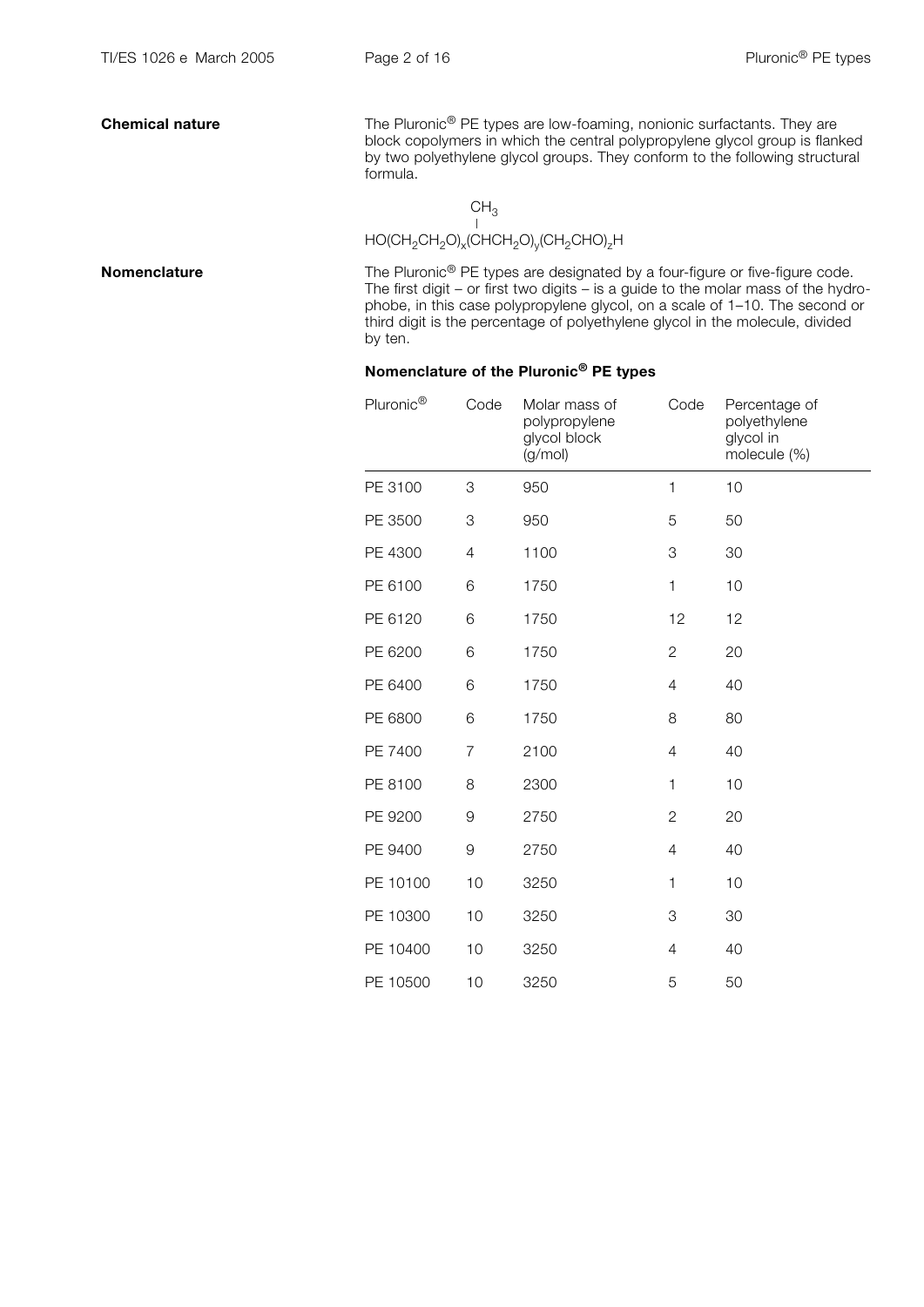## **Properties**

The consistency of the individual products in the Pluronic<sup>®</sup> PE range is determined by their polyethylene glycol content and the molar mass of the central polypropylene glycol block. They tend to become more solid as these figures increase. Pluronic<sup>®</sup> PE 6800 is supplied in the form of fine, free-flowing, non-tacky beads for ease of processing.

 The most important properties of the Pluronic® PE types are listed in the table overleaf.

 The information below is correct at the time of going to press. It does not necessarily form part of the product specification.

 A detailed product specification is available from your local BASF representative.

| Pluronic <sup>®</sup> PE 3100              | Clear, colourless liquid                                     |
|--------------------------------------------|--------------------------------------------------------------|
| Pluronic <sup>®</sup> PE 3500              | Clear, colourless liquid                                     |
| Pluronic <sup>®</sup> PE 4300              |                                                              |
| Pluronic <sup>®</sup> PE 6100              | Clear, colourless liquids; the                               |
| Pluronic <sup>®</sup> PE 6120              | cloudiness at low temperatures can<br>be reversed by heating |
| Pluronic <sup>®</sup> PE 6200              |                                                              |
| Pluronic <sup>®</sup> PE 6400              | Colourless, slightly cloudy liquid                           |
| Pluronic <sup>®</sup> PE 6800              | Fine, white powder                                           |
| Pluronic <sup>®</sup> PE 7400              |                                                              |
| Pluronic <sup>®</sup> PE 8100              | Colourless, clear or slightly cloudy liquids                 |
| Pluronic <sup>®</sup> PE 9200              |                                                              |
| Pluronic <sup>®</sup> PE 9400              | White, waxy solid                                            |
| Pluronic <sup>®</sup> PE 10100             | Colourless, clear or slightly cloudy liquid                  |
| Pluronic <sup>®</sup> PE 10300             | Liquid or semi-solid                                         |
| Pluronic <sup>®</sup> PE 10400             | White, waxy solid                                            |
| Pluronic <sup>®</sup> PE 10500             | White, waxy solid                                            |
| Pluronic <sup>®</sup> PE 10500<br>Solution | Clear, colourless liquid                                     |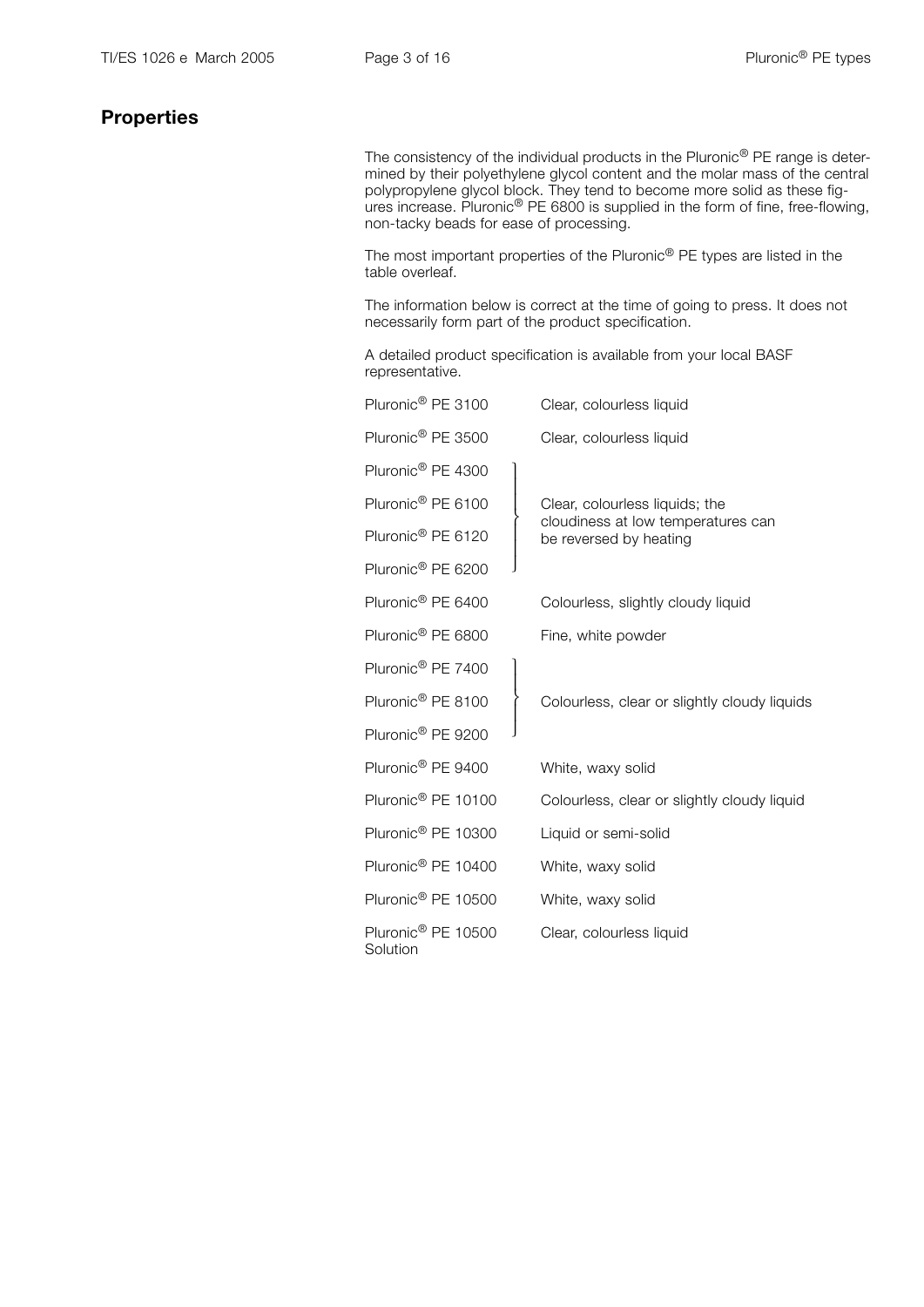| Pluronic®                                                                             |                                                                                                                                                                                                                                                                                                                                                                                                                     | PE 3100                                                            | PE 3500                                                            | PE 4300                                              | PE 6100                                | PE 6120                                |
|---------------------------------------------------------------------------------------|---------------------------------------------------------------------------------------------------------------------------------------------------------------------------------------------------------------------------------------------------------------------------------------------------------------------------------------------------------------------------------------------------------------------|--------------------------------------------------------------------|--------------------------------------------------------------------|------------------------------------------------------|----------------------------------------|----------------------------------------|
| Physical form                                                                         |                                                                                                                                                                                                                                                                                                                                                                                                                     | Liquid                                                             | Liquid                                                             | Liquid                                               | Liquid                                 | Liquid                                 |
| Molar mass,<br>calculated from OH number                                              | g/mol                                                                                                                                                                                                                                                                                                                                                                                                               |                                                                    | approx. 1000 approx. 1900 approx. 1750 approx. 2000 approx. 2100   |                                                      |                                        |                                        |
| Concentration                                                                         | $\%$                                                                                                                                                                                                                                                                                                                                                                                                                | approx. 100                                                        | approx. 100                                                        | approx. 100                                          | approx. 100                            | approx. 100                            |
| Cloud point<br>(EN 1890)*<br>Method A<br>Method B<br>Method C<br>Method D<br>Method E | $^{\circ}C$<br>$^{\circ}C$<br>$^{\circ}C$<br>$^{\circ}C$<br>$^{\circ}C$                                                                                                                                                                                                                                                                                                                                             | approx. 40<br>approx. 33<br>approx. 26<br>approx. 45<br>approx. 40 | approx. 68<br>approx. 58<br>approx. 50<br>approx. 79<br>approx. 78 | approx. 40<br>approx. 31<br>approx. 65<br>approx. 61 | approx. 23<br>approx. 37<br>approx. 31 | approx. 25<br>approx. 48<br>approx. 40 |
| рH<br>(EN 1262, Solution B)**                                                         |                                                                                                                                                                                                                                                                                                                                                                                                                     | approx. 7                                                          | approx. 7                                                          | approx. 7                                            | approx. 7                              | approx. 7                              |
| Density<br>(DIN 51757,<br>Method A, 23 °C)                                            | g/cm <sup>3</sup>                                                                                                                                                                                                                                                                                                                                                                                                   |                                                                    | approx. 1.02 approx. 1.05 approx. 1.03 approx. 1.02                |                                                      |                                        | approx. 1.02                           |
| Bulk density (ISO 697)                                                                | g/                                                                                                                                                                                                                                                                                                                                                                                                                  |                                                                    |                                                                    |                                                      |                                        |                                        |
| Viscosity (EN 12092,<br>23 °C, Brookfield, 60 rpm)                                    | mPa·s                                                                                                                                                                                                                                                                                                                                                                                                               | approx. 175                                                        | approx. 450                                                        | approx. 400                                          | approx. 350                            | approx. 400                            |
| Setting point (DIN 51583)                                                             | $^{\circ}C$                                                                                                                                                                                                                                                                                                                                                                                                         | approx. $-15$                                                      | approx. 12                                                         | approx. $-10$                                        | $approx. -30$                          | approx. $-30$                          |
| Melting point                                                                         | $^{\circ}C$                                                                                                                                                                                                                                                                                                                                                                                                         |                                                                    |                                                                    |                                                      |                                        |                                        |
| Wetting (EN 1772, 23 °C,<br>2 g/l soda ash, 1 g/l surfactant)                         | $\mathbb S$                                                                                                                                                                                                                                                                                                                                                                                                         | > 300                                                              | > 300                                                              | > 300                                                | > 300                                  | > 300                                  |
| Surface tension***<br>(DIN 53914, 1 g/l, 23 °C)                                       | mN/m                                                                                                                                                                                                                                                                                                                                                                                                                | approx. 44                                                         | approx.45                                                          | approx. 42                                           | approx. 40                             | approx. 39                             |
|                                                                                       | Cloud point according to EN 1890:<br>Method A: 1 g surfactant $+$ 100 g distilled water<br>Method B: 1 g surfactant $+$ 100 g NaCl solution (c = 50 g/l)<br>Method C: 1 g surfactant $+$ 100 g NaCl solution (c = 100 g/l)<br>Method D: 5 g surfactant $+ 45$ g ethylene glycol monobutyl ether solution (c = 250 g/l)<br>Method E: 5 g surfactant + 25 g ethylene glycol monobutyl ether solution ( $c = 250$ g/l) |                                                                    |                                                                    |                                                      |                                        |                                        |

\*\* The pH of the Pluronic<sup>®</sup> PE types can fall slightly in storage, but this has no effect on their performance

\*\*\* Applying Harkins-Jordan correction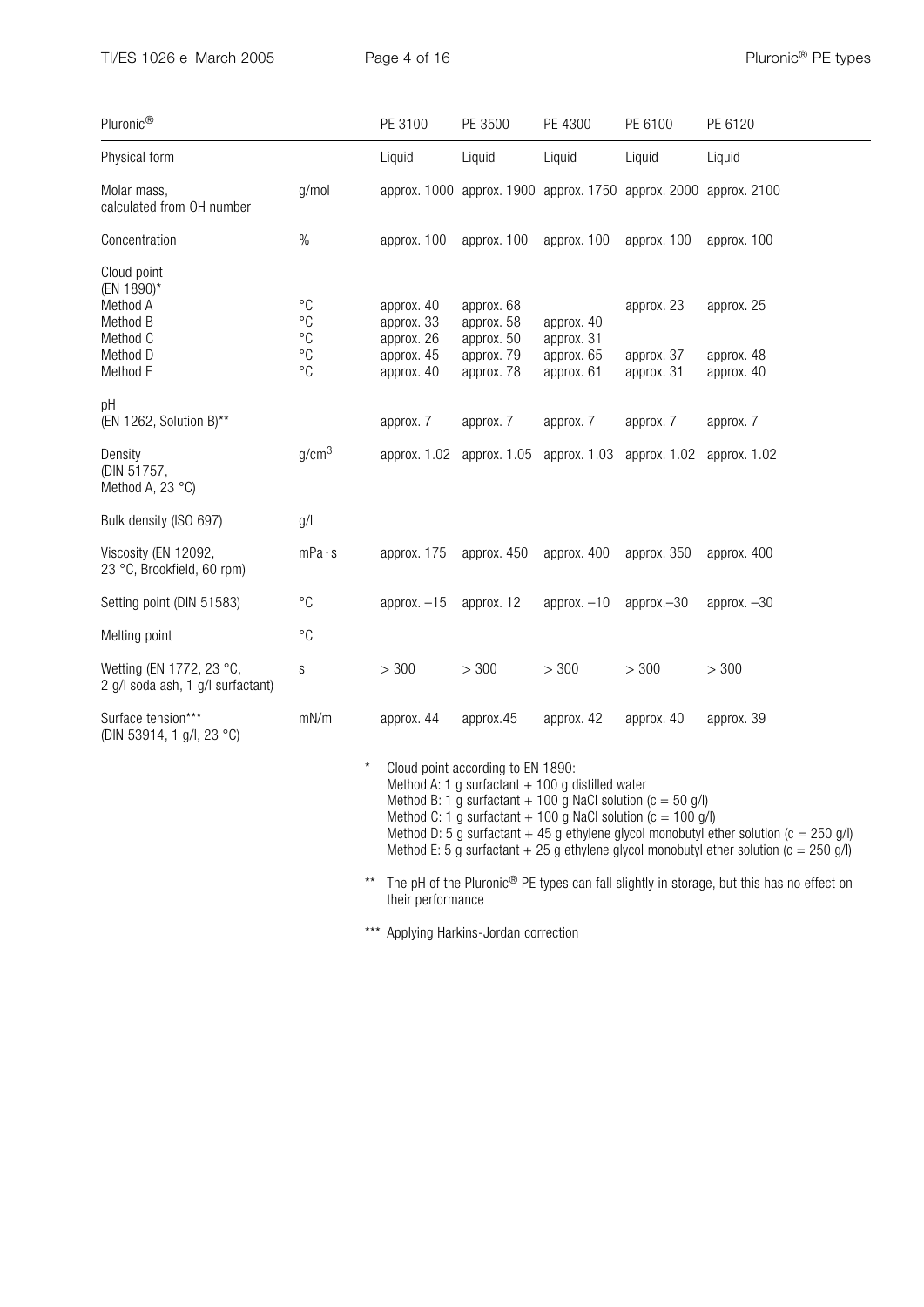TI/ES 1026 e March 2005 Page 5 of 16 Pluronic® PE types

| Pluronic <sup>®</sup>                                                                                                                                                                                                                                                                                                                                                                                                               |                                                                                     | PE 6200                                | PE 6400                                                            | PE 6800                                                      | PE 7400                                                            | PE 8100                                | PE 9200                                                                            | PE 9400                                                                                    |
|-------------------------------------------------------------------------------------------------------------------------------------------------------------------------------------------------------------------------------------------------------------------------------------------------------------------------------------------------------------------------------------------------------------------------------------|-------------------------------------------------------------------------------------|----------------------------------------|--------------------------------------------------------------------|--------------------------------------------------------------|--------------------------------------------------------------------|----------------------------------------|------------------------------------------------------------------------------------|--------------------------------------------------------------------------------------------|
| Physical form                                                                                                                                                                                                                                                                                                                                                                                                                       |                                                                                     | Liquid                                 | Liquid                                                             | Powder                                                       | Liquid                                                             | Liquid                                 | Liquid                                                                             | Waxy solid                                                                                 |
| Molar mass,<br>calculated from OH number                                                                                                                                                                                                                                                                                                                                                                                            | g/mol                                                                               |                                        |                                                                    |                                                              |                                                                    |                                        |                                                                                    | approx. 2450 approx. 2900 approx. 8000 approx. 3500 approx. 2600 approx. 3650 approx. 4600 |
| Concentration                                                                                                                                                                                                                                                                                                                                                                                                                       | $\%$                                                                                |                                        |                                                                    |                                                              |                                                                    |                                        | approx. 100 approx. 100 approx. 100 approx 100 approx. 100 approx. 100 approx. 100 |                                                                                            |
| Cloud point<br>(EN 1890) *<br>Method A<br>Method B<br>Method C<br>Method D<br>Method E                                                                                                                                                                                                                                                                                                                                              | $^{\circ}C$<br>$^{\circ}C$<br>$^{\circ}C$<br>$^{\circ}{\rm C}$<br>$^{\circ}{\rm C}$ | approx. 33<br>approx. 60<br>approx. 54 | approx. 60<br>approx. 50<br>approx. 40<br>approx. 70<br>approx. 69 | >100<br>approx. 88<br>approx. 72<br>approx. 90<br>approx. 95 | approx. 60<br>approx. 50<br>approx. 40<br>approx. 70<br>approx. 69 | approx. 19<br>approx. 42<br>approx. 36 | approx. 22<br>approx. 40<br>approx. 49                                             | approx. 79<br>approx. 67<br>approx. 55<br>approx. 77<br>approx. 80                         |
| pH**<br>(EN 1262, Solution B)                                                                                                                                                                                                                                                                                                                                                                                                       |                                                                                     | approx. 7                              | approx. 7                                                          | approx. 7                                                    | approx. 7                                                          | approx. 7                              | approx. 7                                                                          | approx. 7                                                                                  |
| Density<br>(DIN 51757,<br>Method A, 23 °C)                                                                                                                                                                                                                                                                                                                                                                                          | g/cm <sup>3</sup>                                                                   | approx. 1.04 approx. 1.05              |                                                                    | (70 °C)                                                      |                                                                    |                                        | approx. 1.06 approx. 1.05 approx. 1.03 approx. 1.03 approx. 1.03                   |                                                                                            |
| Bulk density (ISO 697)                                                                                                                                                                                                                                                                                                                                                                                                              | g/                                                                                  |                                        |                                                                    | approx. 600                                                  |                                                                    |                                        |                                                                                    |                                                                                            |
| Viscosity (EN 12092,<br>23 °C, Brookfield, 60 rpm)                                                                                                                                                                                                                                                                                                                                                                                  | mPa·s                                                                               |                                        | approx. 500 approx. 1000                                           |                                                              |                                                                    | approx. 1500 approx. 700 approx. 900   |                                                                                    |                                                                                            |
| Setting point (DIN 51583)                                                                                                                                                                                                                                                                                                                                                                                                           | $^{\circ}C$                                                                         | approx. $-12$ approx. 16               |                                                                    |                                                              | approx. 20                                                         | approx. $-30$ approx. $-3$             |                                                                                    |                                                                                            |
| Melting point                                                                                                                                                                                                                                                                                                                                                                                                                       | $^{\circ}C$                                                                         |                                        |                                                                    | approx. 48                                                   |                                                                    |                                        |                                                                                    | approx. 32                                                                                 |
| Wetting (EN 1772, 23 °C,<br>2 g/l soda ash, 1 g/l surfactant)                                                                                                                                                                                                                                                                                                                                                                       | S                                                                                   | > 300                                  | > 300                                                              | > 300                                                        | > 300                                                              | approx. $70 > 100$                     |                                                                                    | > 300                                                                                      |
| Surface tension***<br>(DIN 53914, 1 g/l, 23 °C)                                                                                                                                                                                                                                                                                                                                                                                     | mN/m                                                                                | approx. 41                             | approx. 41                                                         | approx. 51                                                   | approx. 42 approx. 35                                              |                                        | approx. 35                                                                         | approx. 42                                                                                 |
| $^{\star}$<br>Cloud point according to EN 1890:<br>Method A: 1 g surfactant $+$ 100 g distilled water<br>Method B: 1 g surfactant $+$ 100 g NaCl solution (c = 50 g/l)<br>Method C: 1 g surfactant + 100 g NaCl solution ( $c = 100$ g/l)<br>Method D: 5 g surfactant + 45 g ethylene glycol monobutyl ether solution ( $c = 250$ g/l)<br>Method E: 5 g surfactant + 25 g ethylene glycol monobutyl ether solution ( $c = 250$ g/l) |                                                                                     |                                        |                                                                    |                                                              |                                                                    |                                        |                                                                                    |                                                                                            |

\*\* The pH of the Pluronic<sup>®</sup> PE types can fall slightly in storage, but this has no effect on their performance

\*\*\* Applying Harkins-Jordan correction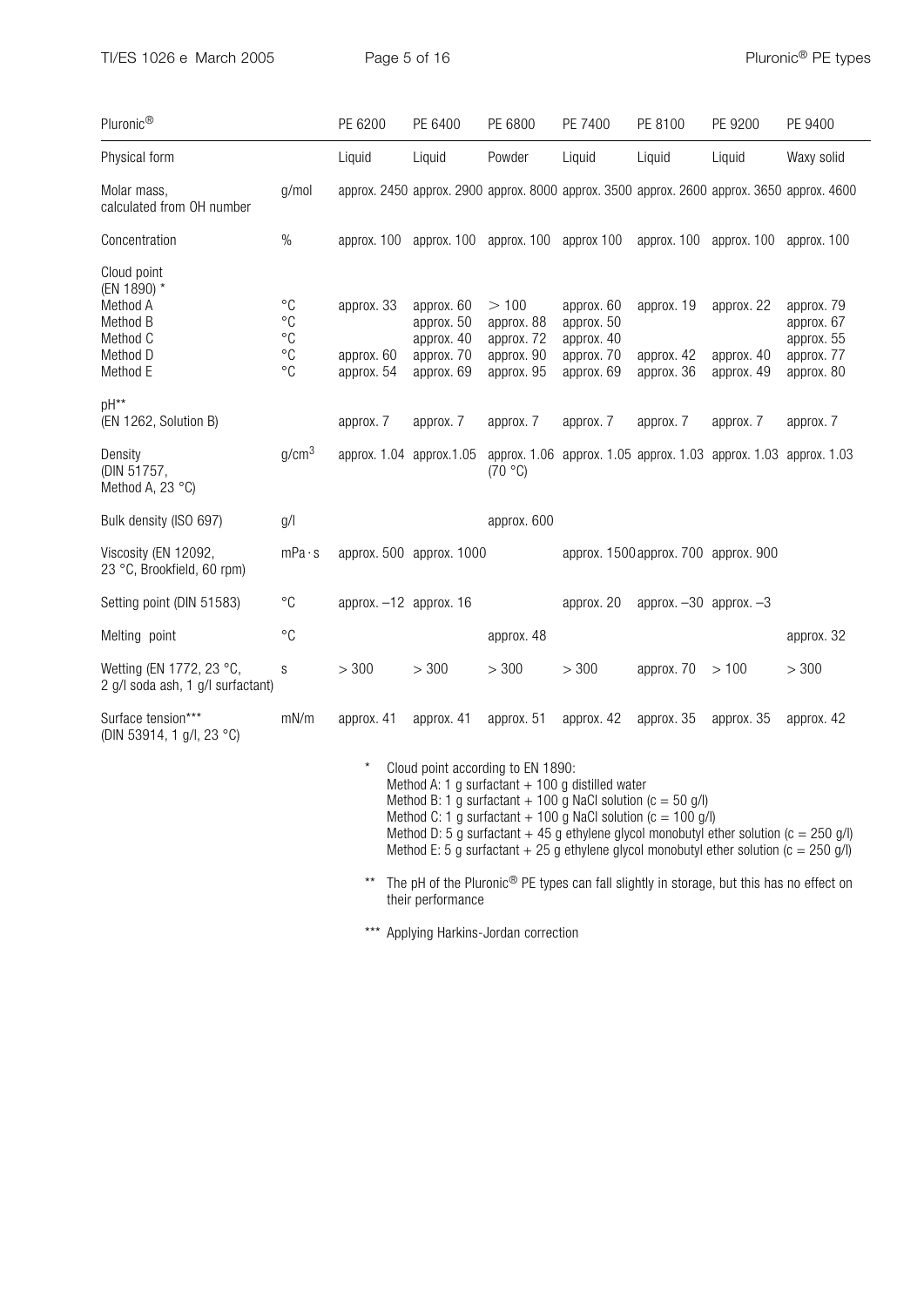| Pluronic®                                                                            |                                                                                     | PE 10100                                                                                                                                                                                                                                                                                                                                                                                                           | PE 10300                                             | PE 10400                                                           | PE 10500                | PE 10500<br>Solution |  |  |
|--------------------------------------------------------------------------------------|-------------------------------------------------------------------------------------|--------------------------------------------------------------------------------------------------------------------------------------------------------------------------------------------------------------------------------------------------------------------------------------------------------------------------------------------------------------------------------------------------------------------|------------------------------------------------------|--------------------------------------------------------------------|-------------------------|----------------------|--|--|
| Physical form                                                                        |                                                                                     | Liquid                                                                                                                                                                                                                                                                                                                                                                                                             | Liquid                                               | Waxy solid                                                         | Waxy solid              | Liquid               |  |  |
| Molar mass,<br>calculated from OH number                                             | g/mol                                                                               | approx. 3500                                                                                                                                                                                                                                                                                                                                                                                                       | approx. 4950                                         | approx. 5900                                                       | approx. 6500            | approx. 6500         |  |  |
| Concentration                                                                        | $\%$                                                                                | approx. 100                                                                                                                                                                                                                                                                                                                                                                                                        | approx. 100                                          | approx. 100                                                        | approx. 100             | approx. 18           |  |  |
| Cloud point<br>(EN 1890)<br>Method A<br>Method B<br>Method C<br>Method D<br>Method E | $^{\circ}C$<br>$^{\circ}{\rm C}$<br>$^{\circ}{\rm C}$<br>$^{\circ}C$<br>$^{\circ}C$ | approx. 17<br>approx. 40<br>approx. 35                                                                                                                                                                                                                                                                                                                                                                             | approx. 42<br>approx. 32<br>approx. 67<br>approx. 71 | approx. 81<br>approx. 61<br>approx. 50<br>approx. 78<br>approx. 81 | >100<br>approx. 75      | >100<br>approx. 75   |  |  |
| pH**<br>(EN 1262, Solution B)                                                        |                                                                                     | approx. 7                                                                                                                                                                                                                                                                                                                                                                                                          | approx. 7                                            | approx. 7                                                          | approx. 7               | approx. 7            |  |  |
| Density<br>(DIN 51757,)<br>Method A, 23 °C                                           | g/cm <sup>3</sup>                                                                   | approx. 1.02                                                                                                                                                                                                                                                                                                                                                                                                       | approx. 1.02<br>(60 °C)                              | approx. 1.03<br>(60 °C)                                            | approx. 1.03<br>(60 °C) | approx. 1.0          |  |  |
| Bulk density (ISO 697)                                                               | g/                                                                                  |                                                                                                                                                                                                                                                                                                                                                                                                                    |                                                      |                                                                    |                         |                      |  |  |
| Viscosity (EN 12092,<br>23 °C, Brookfield, 60 rpm)                                   | mPa·s                                                                               | approx. 800                                                                                                                                                                                                                                                                                                                                                                                                        | approx. 1800                                         |                                                                    |                         | approx. 10           |  |  |
| Setting point (DIN 51583)                                                            | $^{\circ}C$                                                                         | approx. $-25$                                                                                                                                                                                                                                                                                                                                                                                                      | approx. 15                                           |                                                                    |                         | approx. $-9$         |  |  |
| Melting point                                                                        | $^{\circ}C$                                                                         |                                                                                                                                                                                                                                                                                                                                                                                                                    |                                                      | approx. 34                                                         | approx. 44              |                      |  |  |
| Wetting (EN 1772, 23 °C,<br>2 g/l soda ash, 1 g/l surfactant)                        | S                                                                                   | approx. 60                                                                                                                                                                                                                                                                                                                                                                                                         | approx. 70                                           | approx. 85                                                         | approx. 300             | > 300                |  |  |
| Surface tension ***<br>(DIN 53914, 1 g/l, 23 °C)                                     | mN/m                                                                                | approx. 36                                                                                                                                                                                                                                                                                                                                                                                                         | approx. 37                                           | approx. 38                                                         | approx. 39              | approx. 39           |  |  |
|                                                                                      |                                                                                     | Cloud point according to EN 1890:<br>Method A: 1 g surfactant $+$ 100 g distilled water<br>Method B: 1 g surfactant $+$ 100 g NaCl solution (c = 50 g/l)<br>Method C: 1 g surfactant $+$ 100 g NaCl solution (c = 100 g/l)<br>Method D: 5 g surfactant $+ 45$ g ethylene glycol monobutyl ether solution (c = 250 g/l)<br>Method E: 5 g surfactant $+ 25$ g ethylene glycol monobutyl ether solution (c = 250 g/l) |                                                      |                                                                    |                         |                      |  |  |
|                                                                                      |                                                                                     | The pH of the Pluronic® PE types can fall slightly in storage, but this has no effect on<br>their performance                                                                                                                                                                                                                                                                                                      |                                                      |                                                                    |                         |                      |  |  |
|                                                                                      |                                                                                     | *** Applying Harkins-Jordan correction                                                                                                                                                                                                                                                                                                                                                                             |                                                      |                                                                    |                         |                      |  |  |
| <b>Solubility</b>                                                                    |                                                                                     | It is a general rule that the solubility of Pluronic <sup>®</sup> PE types in water increases<br>in step with the proportion of polyethylene glycol that they contain. If two<br>products contain the same mass fraction of polyethylene glycol, the molar<br>mass of the polypropylene glycol block is the determining factor, and the<br>one with the lower molar mass will be the more soluble.                 |                                                      |                                                                    |                         |                      |  |  |
|                                                                                      |                                                                                     | For instance $Plu$ ronic $\degree$ PF 6800 is more soluble in water than                                                                                                                                                                                                                                                                                                                                           |                                                      |                                                                    |                         |                      |  |  |

 $\mathop{\rm Re}\nolimits$  Pluronic $^\text{\tiny (8)}$  PE 6800 is more soluble in w Pluronic® PE 6100, which is less soluble than Pluronic® PE 3100.

 All of the Pluronic® PE types are more soluble in cold water than in hot water. As in all alkoxylates, the oxygen atoms in the ether groups form hydrogen bonds with water. The molecules gradually dissociate as the solution warms up. It is for this reason that alkoxylates have a cloud point at which they form a separate phase. Each product in the Pluronic<sup>®</sup> PE range has its own characteristic cloud point.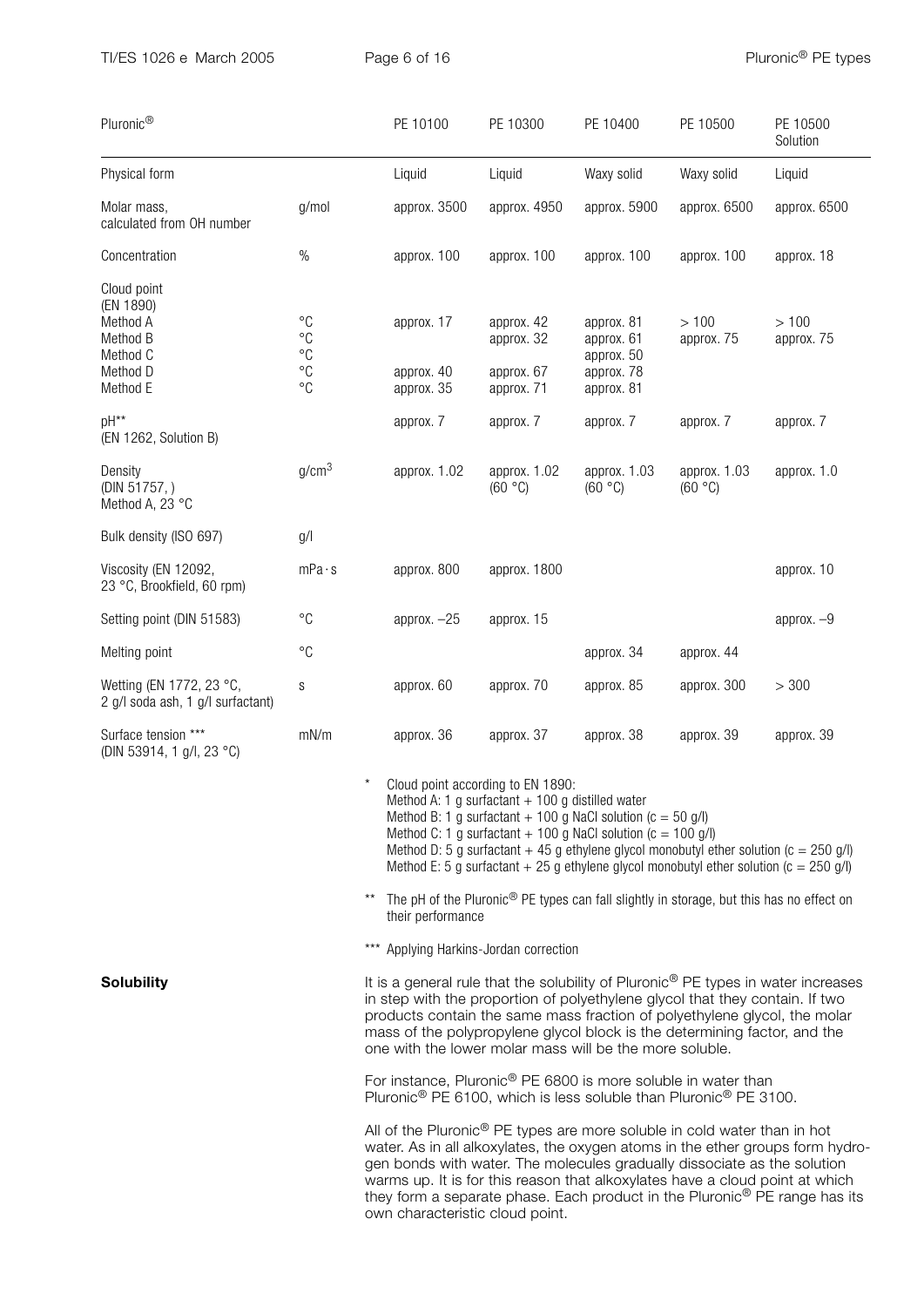The solubility of the various Pluronic® PE types in different solvents is shown below.

## Solubility of Pluronic® PE types at 23 °C (10% solutions)

| Pluronic <sup>®</sup>  | PE 3100 | PE 3500 | PE 4300 | PE 6100 | PE 6120      |
|------------------------|---------|---------|---------|---------|--------------|
| Distilled water        |         | $+$     | $+$     |         |              |
| Caustic soda, 10%      |         | $^{+}$  |         |         |              |
| Hydrochloric acid, 10% |         | $+$     | $+$     |         |              |
| Ethanol                | $^{+}$  | $+$     | $^{+}$  | $^{+}$  | $^{+}$       |
| Isopropanol            | $^{+}$  | $+$     | $+$     | $+$     | $^{+}$       |
| Toluene                | $^{+}$  | $+$     | $+$     | $^{+}$  | $^{+}$       |
| White mineral spirits  | $^{+}$  |         |         |         | + opalescent |

| Pluronic <sup>®</sup>  | PE 6200      | PE 6400 | PE 6800 | PE 7400 | PE 8100 | PE 9200      |
|------------------------|--------------|---------|---------|---------|---------|--------------|
| Water                  | $^{+}$       | $+$     | $+$     | $+$     |         | + opalescent |
| Caustic soda, 10%      |              |         |         |         |         |              |
| Hydrochloric acid, 10% | $+$          | $+$     | $+$     | $+$     |         | + opalescent |
| Ethanol                | $+$          | $+$     | $+$     | $+$     |         | $+$          |
| Isopropanol            | $^{+}$       | $+$     |         | $+$     | $^{+}$  | $+$          |
| Toluene                | + opalescent | $+$     | $+$     | $+$     | $^{+}$  | $+$          |
| White mineral spirits  |              |         |         |         |         |              |

| Pluronic <sup>®</sup>  | PE 9400      | PE 10100                 | PE 10300 | PE 10400 | PE 10500     | PE 10500<br>Solution     |
|------------------------|--------------|--------------------------|----------|----------|--------------|--------------------------|
| Water                  | + opalescent | $\overline{\phantom{m}}$ |          |          | $^{+}$       | $+$                      |
| Caustic soda, 10%      |              |                          |          |          |              | $+$                      |
| Hydrochloric acid, 10% | $^{+}$       | $+$                      |          |          | $+$          | $+$                      |
| Ethanol                | $+$          | $+$                      | $+$      | $+$      | $^{+}$       | $+$                      |
| Isopropanol            | $^{+}$       | $+$                      | $+$      | $^{+}$   | $^{+}$       | $+$                      |
| Toluene                | $^{+}$       | $^{+}$                   | $+$      | $+$      | + opalescent | $\overline{\phantom{0}}$ |
| White mineral spirits  |              | $-$ /+                   |          |          |              |                          |

 $+$  = Soluble

 $-$  = Insoluble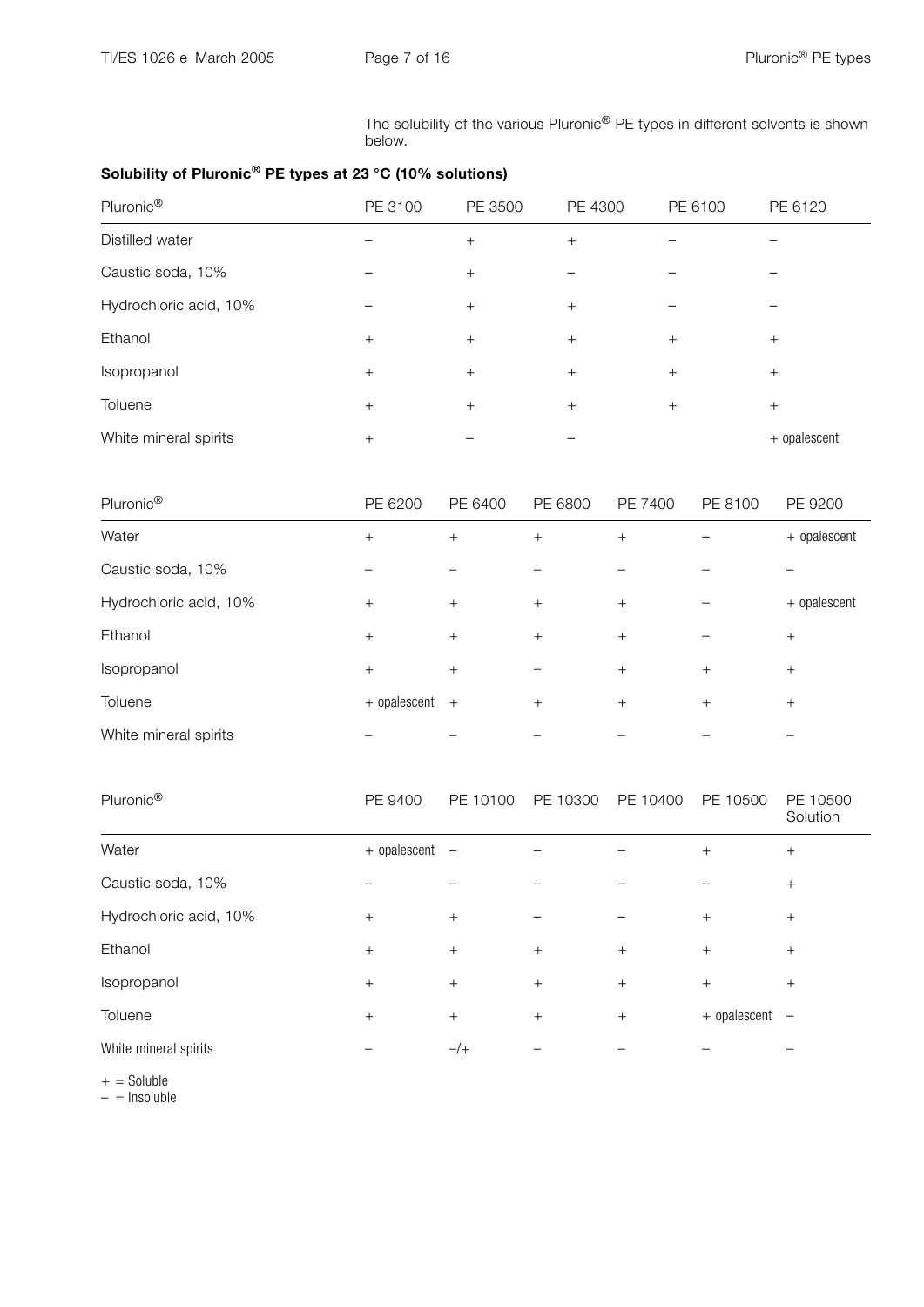| Wetting              | The most effective wetting agents contain a low proportion of polyethylene<br>glycol, and their central polypropylene glycol block has a high molar mass.<br>The best wetting agents in the range are Pluronic <sup>®</sup> PE 8100, PE 9200 and<br>PE 10100.                                                                                                                                                                          |
|----------------------|----------------------------------------------------------------------------------------------------------------------------------------------------------------------------------------------------------------------------------------------------------------------------------------------------------------------------------------------------------------------------------------------------------------------------------------|
| <b>Compatibility</b> | The Pluronic <sup>®</sup> PE types are nonionic and therefore miscible with anionic, cat-<br>ionic and other nonionic surfactants. They do not react with cations such as<br>$Ca^{2+}$ or Mg <sup>2+</sup> , which means that they can be used in hard water. They are<br>also compatible with soluble polyanionic substances such as our<br>Sokalan <sup>®</sup> CP types, Sokalan <sup>®</sup> PA types and carboxymethyl cellulose. |
|                      | The Pluronic <sup>®</sup> PE types are fully resistant to non-oxidizing acids at the con-<br>centrations at which they are normally employed in applications such as<br>those described below but, although they are resistant to alkalis, they are<br>not resistant to alkalis to quite the same extent.                                                                                                                              |
| Processing           | It is advisable to stir the surfactant into water when preparing aqueous solu-<br>tions, because solutions made up in the reverse order can have a very high<br>viscosity. Products with a high molar mass also form gels in water at certain<br>concentrations. The relationship between viscosity and concentration is<br>shown in the table below.                                                                                  |

#### The viscosities of aqueous solutions of Pluronic® PE types in mPa $\cdot$ s (approx.) (The values below were measured at 25 °C with a Brookfield viscometer)

| Pluronic®         | PE 3100 | PE 3500 | PE 4300 | PE 6100 | PE 6120 |
|-------------------|---------|---------|---------|---------|---------|
| Water content (%) |         |         |         |         |         |
| $\mathbf 0$       | 175     | 440     | 400     | 350     | 410     |
| 10                | 170     | 450     | 600     | 380     | 530     |
| 20                | 130     | 360     | 750     | 350     | 510     |
| 30                | 110     | 215     | 9000    | 200     | 370     |
| 40                | 90      | 110     | 400     | 250     | 250     |
| 50                | 60      | 50      | 150     | 100     | 150     |
| 60                | 25      | 25      | 40      | 50      | 75      |
| 70                | 10      | 10      | $10$    | $<10$   | 45      |
| 80                | $<10$   | $<10$   | $<10$   | $<10$   | $<10$   |
| 90                | $<10$   | $<10$   | $<10$   | < 10    | $<10$   |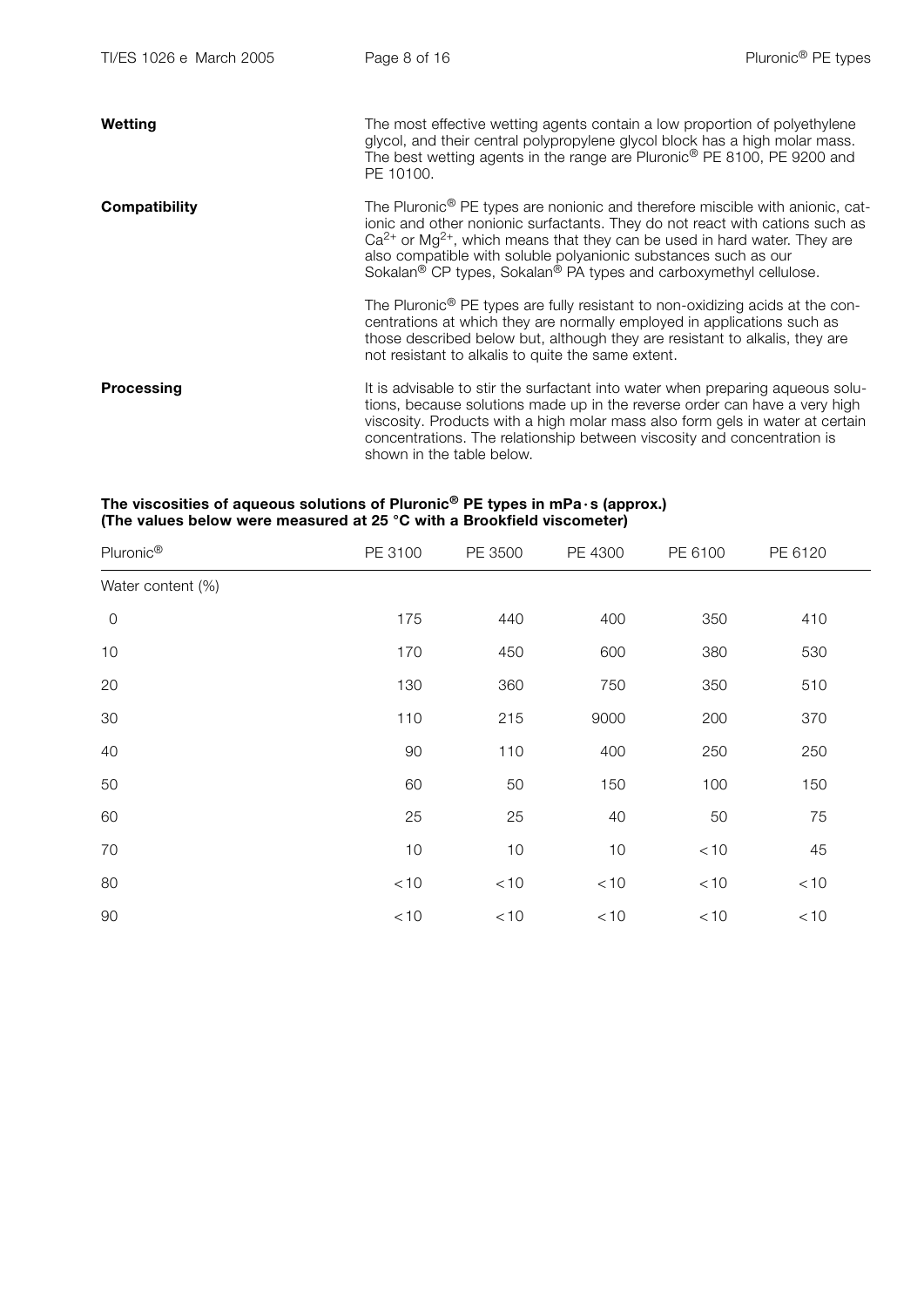| Pluronic <sup>®</sup> | PE 6200   | PE 6400   | PE 6800   | PE 7400   | PE 8100   | PE 9200              |
|-----------------------|-----------|-----------|-----------|-----------|-----------|----------------------|
| Water content (%)     |           |           |           |           |           |                      |
| $\mathbf 0$           | 500       | 1000      | Powder    | 1500      | 700       | 900                  |
| 10                    | 600       | 1300      | $>10^{5}$ | 3000      | 1000      | 70000                |
| 20                    | 650       | 30000     | $>10^{5}$ | 50000     | 1600      | $>10^{5}$            |
| 30                    | 450       | 40000     | $>10^{5}$ | $>10^{5}$ | 1800      | $>10^{5}$            |
| 40                    | 300       | $>10^{5}$ | $>10^{5}$ | $>10^{5}$ | 2100      | $>10^{5}$            |
| 50                    | 200       | $>10^{5}$ | 2000      | $>10^{5}$ | 1200      | $>10^{5}$            |
| 60                    | 50        | 1000      | 280       | $>10^{5}$ | 500       | $>10^{5}$            |
| 70                    | 20        | 20        | 60        | 500       | 400       | 13000                |
| 80                    | $<10$     | < 10      | 30        | 100       | 50        | 1200                 |
| 90                    | $<10$     | < 10      | 20        | 10        | 10        | 20                   |
| Pluronic®             | PE 9400   | PE 10100  | PE 10300  | PE 10400  | PE 10500  | PE 10500<br>Solution |
| Water content (%)     |           |           |           |           |           |                      |
| $\mathsf{O}$          | $>10^{5}$ | 800       | 1800      | $>10^{5}$ | $>10^{5}$ | 10                   |
| 10                    | $>10^{5}$ | 3300      | $>10^{5}$ | $>10^{5}$ | $>10^{5}$ | 10                   |
| 20                    | $>10^{5}$ | $>10^{5}$ | $>10^{5}$ | $>10^{5}$ | $>10^{5}$ | 10                   |
| 30                    | $>10^{5}$ | $>10^{5}$ | $>10^{5}$ | $>10^{5}$ | $>10^{5}$ | 10                   |
| 40                    | $>10^{5}$ | $>10^{5}$ | $>10^{5}$ | $>10^{5}$ | $>10^{5}$ | $10$                 |
| 50                    | $>10^{5}$ | $>10^{5}$ | $>10^{5}$ | $>10^{5}$ | $>10^{5}$ | $<10$                |
| 60                    | $>10^{5}$ | 12000     | $>10^{5}$ | $>10^{5}$ | $>10^{5}$ | $<10$                |
| 70                    | $>10^{5}$ | 2300      | 65        | $>10^{5}$ | $>10^{5}$ | < 10                 |
| 80                    | 30        | 1100      | 15        | 35        | 3200      | $<10$                |
| 90                    | 30        | 30        | $<10$     | $<10$     | 10        | $<10$                |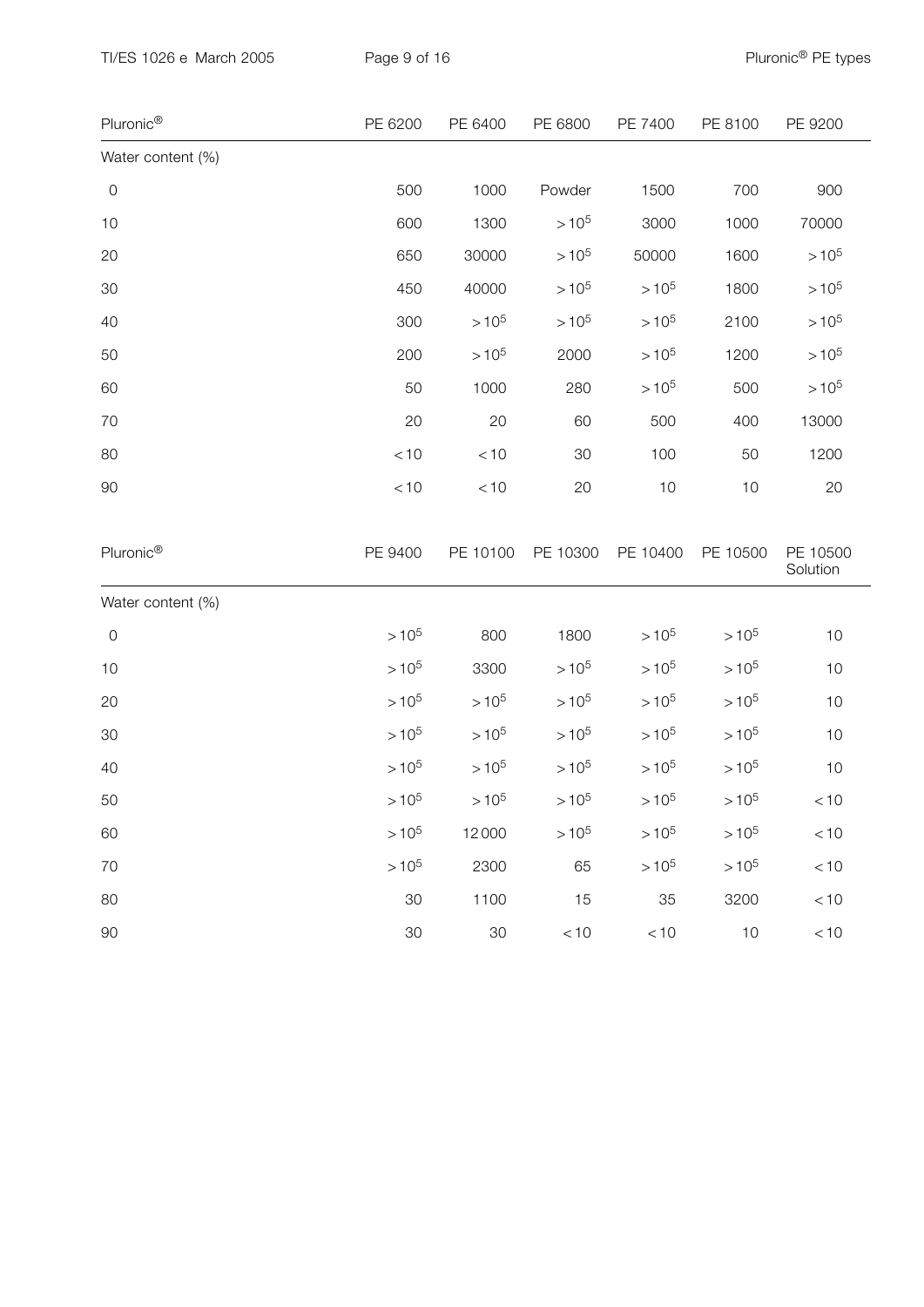| Pluronic <sup>®</sup> 3100<br>PE |            | 3500      | 4300  | 6100 | 6120      | 6200   | 6400      | 6800                     | 7400      | 8100              | 9200  |
|----------------------------------|------------|-----------|-------|------|-----------|--------|-----------|--------------------------|-----------|-------------------|-------|
| Tempe-<br>rature (°C)            |            |           |       |      |           |        |           |                          |           |                   |       |
| $\boldsymbol{0}$                 | 1000       | $>10^{5}$ | 10000 | 1800 | 2000      | 2400   | $>10^{5}$ | $\overline{\phantom{0}}$ | $>10^{5}$ | 3000              | 13500 |
| 10                               | 300        | $>10^{5}$ | 2000  | 900  | 900       | 1200   | 65000     | $\overline{\phantom{0}}$ | $>10^{5}$ | 1700              | 1500  |
| 20                               | 200        | 1200      | 700   | 400  | 470       | 500    | 1000      | $\qquad \qquad -$        | 10000     | 800               | 900   |
| 30                               | 100        | 300       | 300   | 220  | 280       | 300    | 500       | $\qquad \qquad -$        | 1000      | 400               | 500   |
| 40                               | 60         | 190       | 200   | 130  | 170       | 200    | 300       | $\overline{\phantom{0}}$ | 700       | 240               | 300   |
| 50                               | 40         | 130       | 120   | 80   | 120       | 130    | 200       | $\qquad \qquad -$        | 200       | 160               | 200   |
| 60                               | 20         | 90        | 80    | 40   | $80\,$    | $80\,$ | 100       | 5000                     | 100       | 100               | 120   |
| Pluronic <sup>®</sup> PE         |            | 9400      | 10100 |      | 10300     |        | 10400     | 10500                    |           | 10500<br>Solution |       |
| Tempe-<br>rature (°C)            |            |           |       |      |           |        |           |                          |           |                   |       |
| $\boldsymbol{0}$                 | $>10^{5}$  |           | 5200  |      | $>10^{5}$ |        | $>10^{5}$ | $>10^{5}$                |           | 20                |       |
| 10                               | $>10^{5}$  |           | 2500  |      | $>10^{5}$ |        | $>10^{5}$ | $>10^{5}$                |           | 15                |       |
| 20                               | $>10^{5}$  |           | 1200  |      | $>10^{5}$ |        | $>10^{5}$ | $>10^{5}$                |           | 15                |       |
| 30                               |            | $>10^{5}$ |       | 500  | 700       |        | $>10^{5}$ |                          | $>10^{5}$ |                   | 10    |
| 40                               |            | 600       |       | 350  | 430       |        | $>10^{5}$ |                          | $>10^{5}$ |                   | < 10  |
| 50                               | 400<br>200 |           | 280   |      | 800       | 800    |           | < 10                     |           |                   |       |
| 60                               | 300<br>150 |           | 200   |      | 500       | 500    |           | $<10$                    |           |                   |       |

The relationship between the viscosities of the Pluronic<sup>®</sup> PE types in mPa · s (approx.) and temperature is shown in the following table.

**Storage** a) The Pluronic<sup>®</sup> PE types should be kept tightly sealed in a dry place in their tightly sealed original packaging. Storerooms must not be overheated.

> b) The Pluronic<sup>®</sup> PE types are hygroscopic and soluble in water, with the result that they absorb moisture very quickly. Drums should be tightly resealed each time material is taken from them.

c) The Pluronic<sup>®</sup> PE types should not be stored at temperatures substantially below 20 °C.

d) The Pluronic® PE types can become cloudy liquids at low temperatures and/or after long periods in storage, and this can cause them to form a sediment.

 This cloudiness is reversible at 50 – 60 °C. Reconstitution has no effect on their practical performance.

e) Liquid that has solidified or that shows signs of precipitation should be heated to 50 – 60°C and homogenized before use.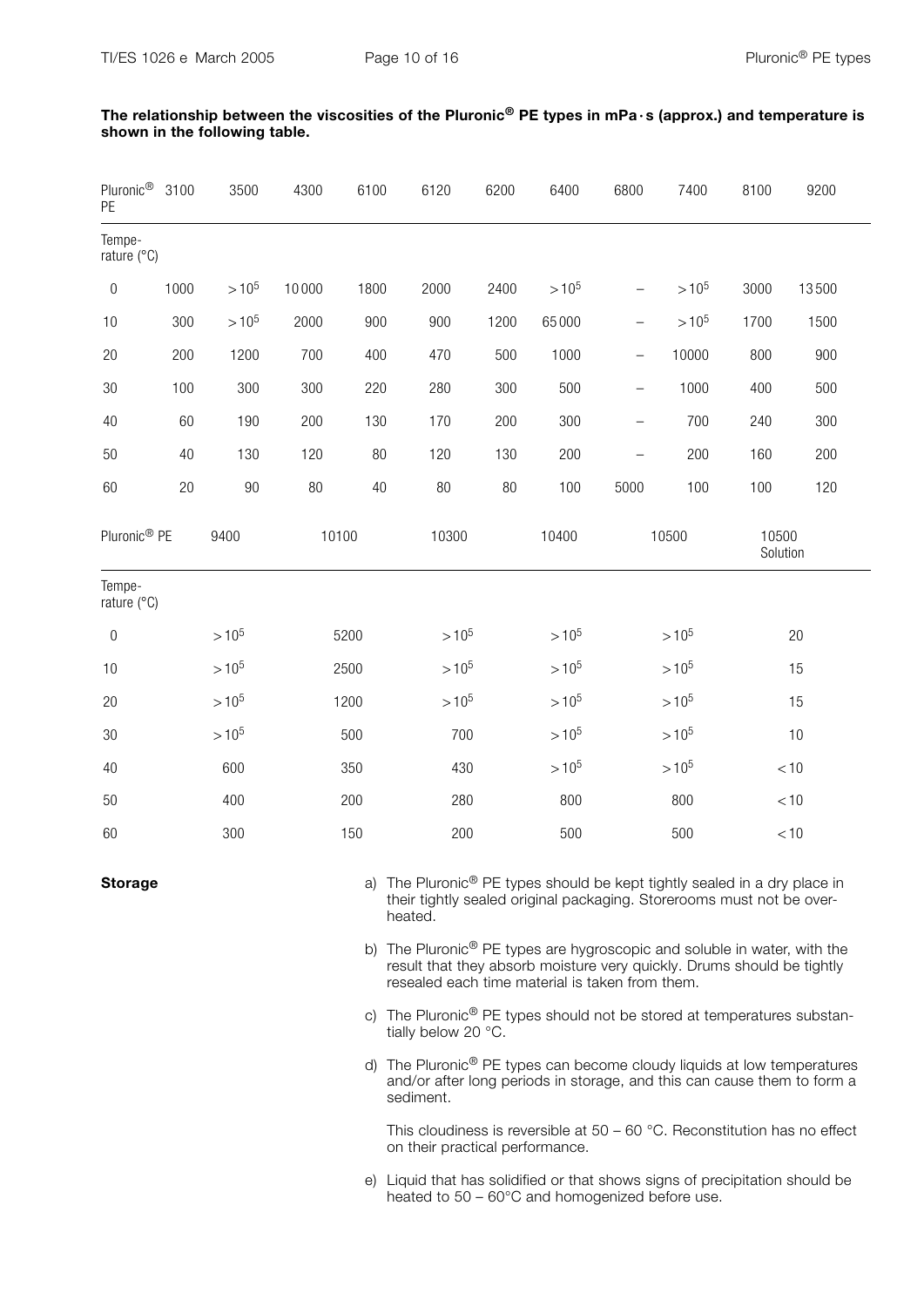|                     | Drums that have solidified or that have begun to precipitate should be<br>$\ddagger$<br>reconstituted by gentle heating, preferably in a heating cabinet. The tem-<br>perature must not be allowed to exceed 50 °C. This also applies if drums<br>are heated by external electrical elements. Internal electrical elements<br>should not be used because of the localized anomalies in temperature<br>that they cause.                                                                                                                                                |
|---------------------|-----------------------------------------------------------------------------------------------------------------------------------------------------------------------------------------------------------------------------------------------------------------------------------------------------------------------------------------------------------------------------------------------------------------------------------------------------------------------------------------------------------------------------------------------------------------------|
|                     | The Pluronic <sup>®</sup> PE types must be blanketed with nitrogen if they are<br>stored in heated tanks (at approx. 50 °C) to prevent them from com-<br>ing into contact with air. Constant, gentle stirring helps to prevent<br>them being discoloured as a result of prolonged contact with electrical<br>elements or external heating coils.                                                                                                                                                                                                                      |
|                     | h) Pluronic <sup>®</sup> PE 6800 should be stored in a dry place at a temperature not<br>exceeding $25 - 30$ °C. It must be protected from sunlight to ensure that<br>it does not form lumps.                                                                                                                                                                                                                                                                                                                                                                         |
| <b>Materials</b>    | The Pluronic <sup>®</sup> PE types should be stored in tanks made from the following<br>materials.                                                                                                                                                                                                                                                                                                                                                                                                                                                                    |
|                     | a) AISI 316 Ti stainless steel<br>b) AISI 321 stainless steel                                                                                                                                                                                                                                                                                                                                                                                                                                                                                                         |
| <b>Shelf life</b>   | The Pluronic <sup>®</sup> PE types have a shelf life of at least two years, provided they<br>are stored in their original packaging and kept tightly sealed.                                                                                                                                                                                                                                                                                                                                                                                                          |
| <b>Applications</b> |                                                                                                                                                                                                                                                                                                                                                                                                                                                                                                                                                                       |
|                     | The polyethylene glycol content and the molar mass of the central polypropy-<br>lene glycol block of surfactants of this type can be varied within wide limits,<br>and the result is that they are exceptionally versatile. The Pluronic <sup>®</sup> PE types<br>can be tailored to boost their wetting, dispersing or emulsifying properties<br>as the situation requires. They can be used to reduce foam or eliminate it<br>altogether, and they can be used as solubilizers and thickeners.                                                                      |
|                     | Their ability to act as impregnating agents, humectants, plasticizers and lubri-<br>cants can be exploited in a variety of situations. They can be used to adjust<br>the viscosity of other liquids, to make tacky substances more coherent, and<br>to disperse suspended solids. They can also be employed as heat transfer<br>fluids and hydraulic fluids in some applications.                                                                                                                                                                                     |
|                     | The Pluronic <sup>®</sup> PE types can be used in detergents and cleaners – in the<br>dairy, brewery and soft drinks sectors, for instance -, in cleaners that are<br>sprayed onto metal components to remove shavings and swarf, in the<br>rubber and plastics industries, and in other branches of industry.                                                                                                                                                                                                                                                        |
| Foaming             | The Pluronic <sup>®</sup> PE types do not foam or, at most, they are very low-foaming.<br>The amount of foam formed decreases in line with their polyethylene glycol<br>content. Pluronic <sup>®</sup> PE types that contain less than 20% polyethylene glycol<br>can be employed as antifoams.                                                                                                                                                                                                                                                                       |
|                     | It is difficult to predict the foaming behaviour of surfactants in advance<br>with standard test methods because of the influence of the type of soil<br>and machinery, different temperature settings and the effects of the other<br>ingredients in the formulation. The results obtained by the beater method<br>described in DIN 53902, Part 1, or the Ross-Miles method described in<br>DIN 53902, Part 2 or ASTM D 1175-53 have to be substantiated by compar-<br>ing them with results obtained by methods that correspond more closely to<br>real conditions. |
|                     | An effective method is to measure the level of foam produced in a dish-<br>washer, because this closely corresponds to the conditions encountered in<br>practice. The rotating spray arm is slowed down by foam: the higher the rate<br>of revolution, the less foam is present. Foam formation can be encouraged<br>by adding protein.                                                                                                                                                                                                                               |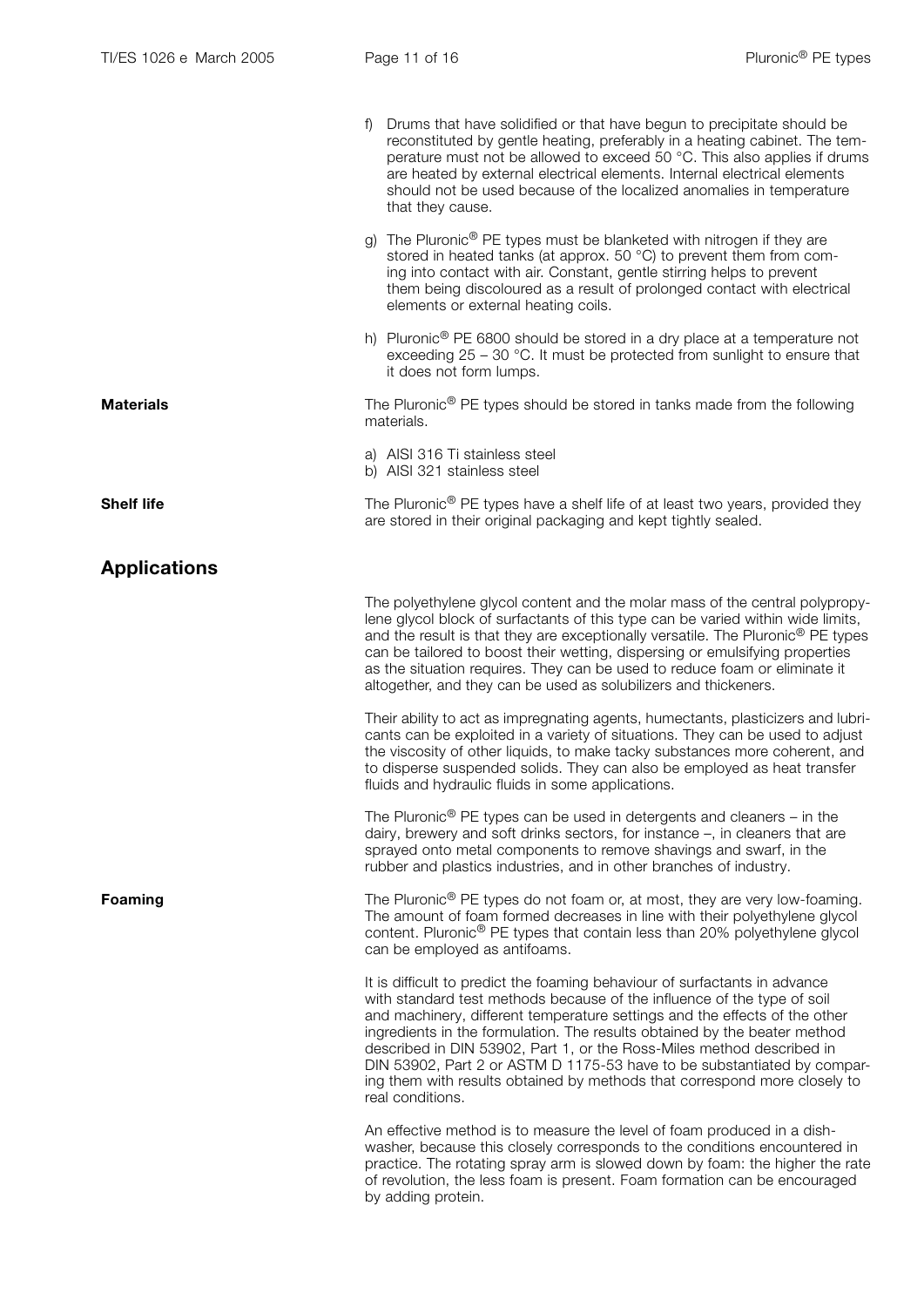





Foam curves for the Pluronic® PE types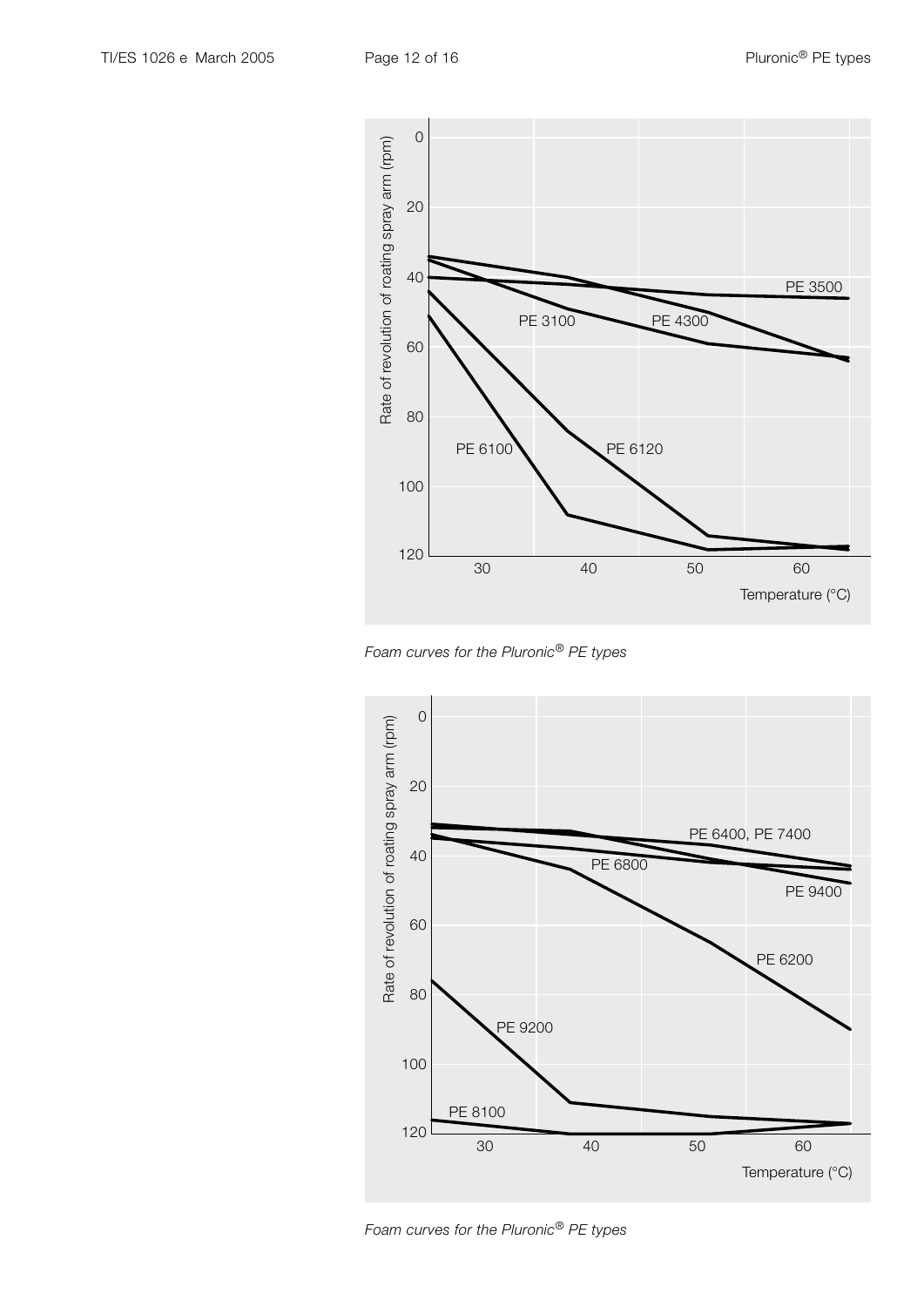

Foam curves for the Pluronic® PE types

 The best antifoams at all temperatures are Pluronic® PE 6100, PE 6120, PE 8100 and PE 10100, all of which are insoluble in water at room temperature.

**Pluronic<sup>®</sup> PE 3100** Pluronic<sup>®</sup> PE 3100 can be used to disperse dyes and pigments, and it can be employed as an antifoam in many situations.

**Pluronic<sup>®</sup> PE 3500** The main area of application for Pluronic<sup>®</sup> PE 4300 is in dishwasher deter-<br>**Pluronic<sup>®</sup> PE 4300** gents and rinse aids, either alone or in combination with other Pluronic<sup>®</sup> PE gents and rinse aids, either alone or in combination with other Pluronic<sup>®</sup> PE types. It is low-foaming, and it often performs very well in combination with Pluronic® PE 3100. Pluronic® PE 3500 and are used in formulations for textile auxiliaries.

**Pluronic<sup>®</sup> PE 6100** Pluronic<sup>®</sup> PE 6100 and Pluronic<sup>®</sup> PE 6120 can be employed in situations in<br>**Pluronic<sup>®</sup> PE 6120** which foam is a nuisance, such as in domestic dishwashers and industrial which foam is a nuisance, such as in domestic dishwashers and industrial bottle-washing machines. They suppress foam very well, even in the presence of protein, starch or size. It is sometimes advisable to use them in combination with other Pluronic<sup>®</sup> PE types or with Plurafac<sup>®</sup> LF types.

> Pluronic® PE 6100 and Pluronic® PE 6120 can also be used to defoam metal cleaning baths, acid dye baths and boiler feed water.

**Pluronic<sup>®</sup> PE 6200** Pluronic<sup>®</sup> PE 6200 is an effective, low-foaming wetting agent. It is mainly used in mechanical cleaning processes. It can be employed in rinse aids to allow water to run off glass and crockery more easily, and to improve their gloss. Its high wetting power is particularly useful in phosphating baths.

> Pluronic® PE 6200 can be used to emulsify monomers such as vinyl and acrylic monomers in polymerization processes, and it can also be used to break crude-oil emulsions.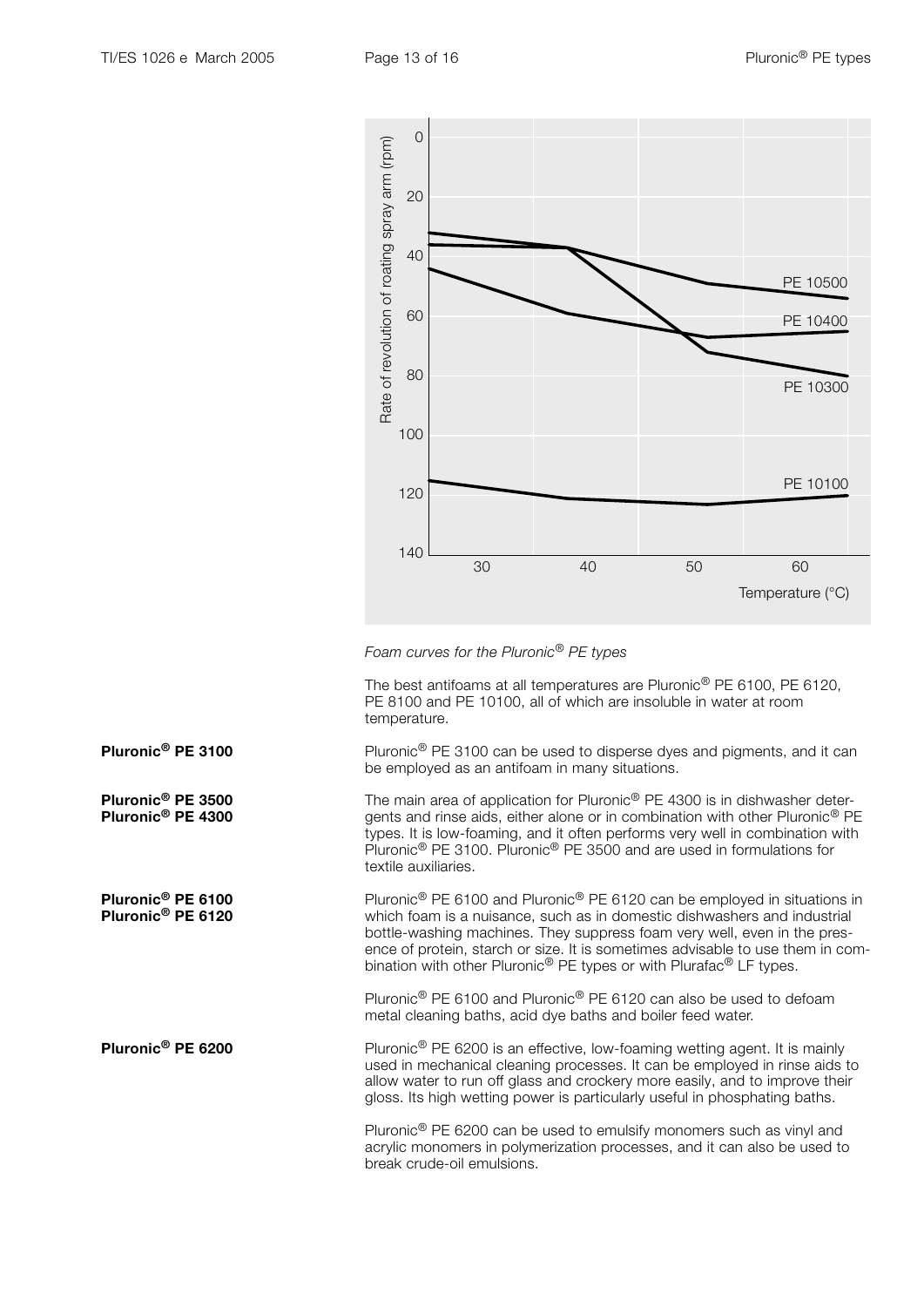| Pluronic <sup>®</sup> PE 6400                                                                                                                 | Pluronic <sup>®</sup> PE 6400 has the highest detergency of all the products in the<br>Pluronic <sup>®</sup> PE range, and it is low-foaming. It performs particularly well in<br>applications that involve intensive mechanical action, i.e. in dishwashers and<br>industrial bottle-washing machines. It can also be used in dairy cleaners.                                                                                                                                        |
|-----------------------------------------------------------------------------------------------------------------------------------------------|---------------------------------------------------------------------------------------------------------------------------------------------------------------------------------------------------------------------------------------------------------------------------------------------------------------------------------------------------------------------------------------------------------------------------------------------------------------------------------------|
|                                                                                                                                               | Pluronic <sup>®</sup> PE 6400 has a very high dispersing capacity for sparingly soluble<br>calcium and magnesium salts.                                                                                                                                                                                                                                                                                                                                                               |
|                                                                                                                                               | Other areas of application include cutting and grinding fluids for metal,<br>where it acts as a lubricant and coolant. Like Pluronic <sup>®</sup> PE 6200, it is used<br>as an emulsifier in polymerization processes.                                                                                                                                                                                                                                                                |
| Pluronic <sup>®</sup> PE 6800                                                                                                                 | Pluronic <sup>®</sup> PE 6800 is supplied in the form of very fine beads. It is a very<br>appropriate choice for use in powder-type detergents and cleaners if surfac-<br>tants cannot be sprayed on in liquid or paste form. It is easy to blend with<br>other powders, and it has the added advantage that it binds dust.                                                                                                                                                           |
|                                                                                                                                               | It can be used to disperse suspended calcium and magnesium salts, and to<br>remove and disperse soil in acid pickling baths. Because it is nonionic, it can<br>be used for cleaning metal electrolytically.                                                                                                                                                                                                                                                                           |
|                                                                                                                                               | Pluronic <sup>®</sup> PE 6800 can also be employed to solubilize essential oils and to<br>emulsify monomers.                                                                                                                                                                                                                                                                                                                                                                          |
| Pluronic <sup>®</sup> PE 8100                                                                                                                 | Pluronic <sup>®</sup> PE 8100 can be employed as a detergent and antifoam in clean-<br>ing applications in which lots of mechanical energy needs to be applied.<br>Synergistic effects can often be obtained if it is combined with other<br>low-foaming surfactants. Typical areas of application include dishwasher<br>detergents, cleaners for the dairy and brewery sectors, and rinse aids.                                                                                      |
| Pluronic <sup>®</sup> PE 9200                                                                                                                 | Pluronic <sup>®</sup> PE 9200 can be used in all cleaning processes in which quick,<br>thorough wetting is essential. It can be used in household and institutional<br>dishwasher detergents, either alone or in combination with Plurafac® LF or<br>other Pluronic <sup>®</sup> PE types. Pluronic <sup>®</sup> PE 9200 can be added to acidic rinse<br>aids to prevent dull spots and streaks being formed by water droplets, and it<br>imparts a high gloss to crockery and glass. |
| Pluronic <sup>®</sup> PE 7400<br>Pluronic <sup>®</sup> PE 9400                                                                                | Pluronic <sup>®</sup> PE 9400 is used in industrial applications as an emulsifier for<br>mineral oil and for dispersing solids in water.                                                                                                                                                                                                                                                                                                                                              |
|                                                                                                                                               | It can also be used together with other Pluronic <sup>®</sup> PE types in dishwashers,<br>bottle-washing machines, dairy equipment and in other applications of this<br>type that involve intensive mechanical action. Like many other products in<br>the Pluronic® PE range, it has a high dispersing capacity for calcium and<br>magnesium salts.                                                                                                                                   |
| Pluronic <sup>®</sup> PE 10100                                                                                                                | Pluronic <sup>®</sup> PE 10100 is an effective wetting agent for use in dishwasher<br>detergents and rinse aids. It is very low-foaming, and it suppresses the foam<br>formed by other surfactants.                                                                                                                                                                                                                                                                                   |
|                                                                                                                                               | It can also be employed as a demulsifier.                                                                                                                                                                                                                                                                                                                                                                                                                                             |
| Pluronic <sup>®</sup> PE 10300<br>Pluronic <sup>®</sup> PE 10400<br>Pluronic <sup>®</sup> PE 10500<br>Pluronic <sup>®</sup> PE 10500 Solution | Many different types of household and industrial cleaners can be formu-<br>lated with mixtures of these products and other Pluronic <sup>®</sup> PE types,<br>Pluronic <sup>®</sup> RPE 3110 or Plurafac <sup>®</sup> LF types.                                                                                                                                                                                                                                                       |
|                                                                                                                                               | These products product are also employed as emulsifiers for monomers and<br>for pesticides.                                                                                                                                                                                                                                                                                                                                                                                           |
| <b>Formulations</b>                                                                                                                           | Suggested formulations containing Pluronic <sup>®</sup> PE types are given in the<br>following Technical Information leaflets.                                                                                                                                                                                                                                                                                                                                                        |
|                                                                                                                                               | Dishwasher detergents (TI/ES 1187)<br>Specialty chemicals for metal pretreatment (TI/ES 1038)                                                                                                                                                                                                                                                                                                                                                                                         |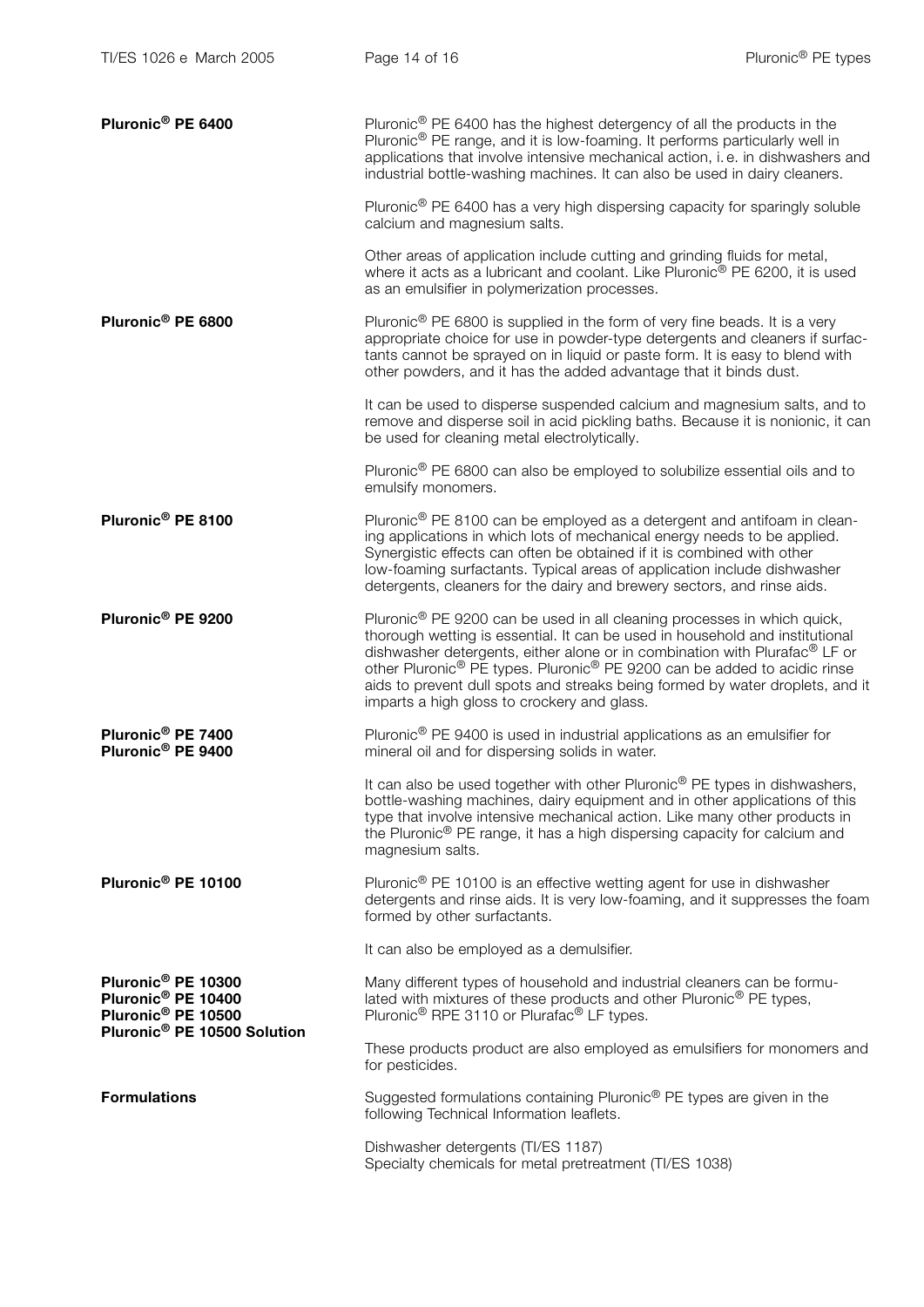| <b>Safety</b>   |                                                                                                                                                                                                                                                                                                                                                                                                                                                                                                                                                                                                                                                                                                                                                                                      |
|-----------------|--------------------------------------------------------------------------------------------------------------------------------------------------------------------------------------------------------------------------------------------------------------------------------------------------------------------------------------------------------------------------------------------------------------------------------------------------------------------------------------------------------------------------------------------------------------------------------------------------------------------------------------------------------------------------------------------------------------------------------------------------------------------------------------|
|                 | We know of no ill effects that could have resulted from using the Pluronic <sup>®</sup><br>PE types for the purpose for which they are intended and from processing<br>them in accordance with current practice.                                                                                                                                                                                                                                                                                                                                                                                                                                                                                                                                                                     |
|                 | According to the experience we have gained over many years and other<br>information at our disposal, the Pluronic <sup>®</sup> PE types do not exert any harmful<br>effects on health, provided that they are used properly, due attention is given<br>to the precautions necessary for handling chemicals, and the information<br>and advice given in our safety data sheets are observed.                                                                                                                                                                                                                                                                                                                                                                                          |
| <b>Handling</b> | All contact with the eyes and prolonged contact with the skin should be<br>avoided. Safety glasses must be worn when handling these products in their<br>undiluted form. Air extraction equipment should be available if there is a<br>danger of aerosols being formed.                                                                                                                                                                                                                                                                                                                                                                                                                                                                                                              |
| Labelling       | Please refer to latest Safety Data Sheet for detailed information on product<br>safety.                                                                                                                                                                                                                                                                                                                                                                                                                                                                                                                                                                                                                                                                                              |
| <b>Note</b>     |                                                                                                                                                                                                                                                                                                                                                                                                                                                                                                                                                                                                                                                                                                                                                                                      |
|                 | The data contained in this publication are based on our current knowledge<br>and experience. In view of the many factors that may affect processing<br>and application of our product, these data do not relieve processors from<br>carrying out their own investigations and tests; neither do these data imply<br>any guarantee of certain properties, nor the suitability of the product for<br>a specific purpose. Any descriptions, drawings, photographs, data, pro-<br>portions, weights etc. given herein may change without prior information<br>and do not constitute the agreed contractual quality of the product. It is<br>the responsibility of the recipient of our products to ensure that any<br>proprietary rights and existing laws and legislation are observed. |

March 2005